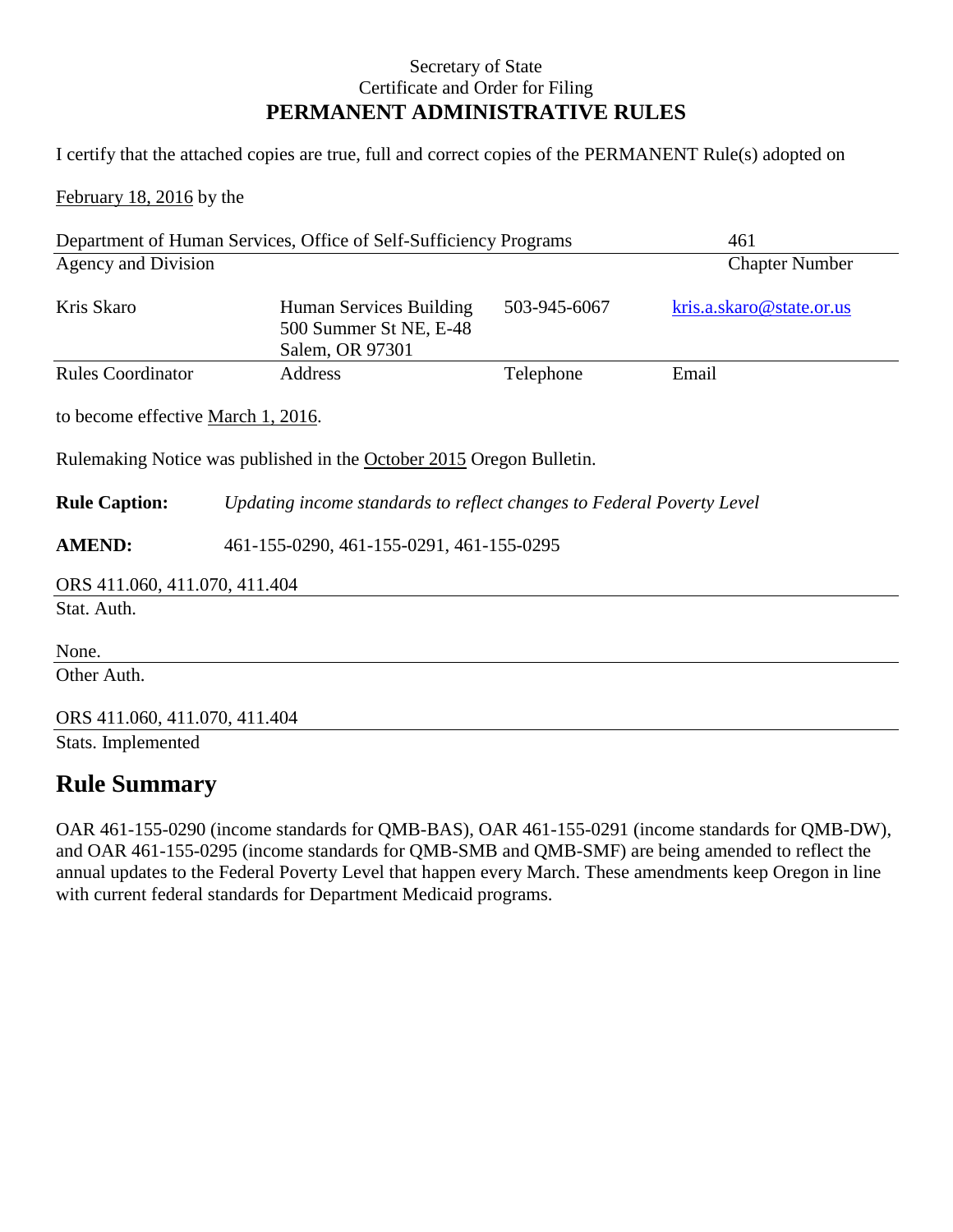461-155-0290 Eff. 3-1-15 Eff. 3-1-16 Income Standard; QMB-BAS

The adjusted income standard for the QMB-BAS program is 100 percent of the 2015-2016 federal poverty level.

# QMB-BAS Adjusted Income Standard

| No. in Need Group      | Amount     |
|------------------------|------------|
|                        |            |
|                        | \$981990   |
| $\overline{2}$         | 1,3281,335 |
| 3                      | 1,6751,680 |
| 4                      | 2,0212,025 |
| 5                      | 2,3682,370 |
| 6                      | 2,7152,715 |
| 7                      | 3,061      |
| 8                      | 3,408      |
| 9                      | 3,755      |
| 10                     | 4,101      |
| Each additional person | 347        |

Stat. Auth.: ORS 411.060, 411.070, 411.404 Stats. Implemented: ORS 411.060, 411.070, 411.404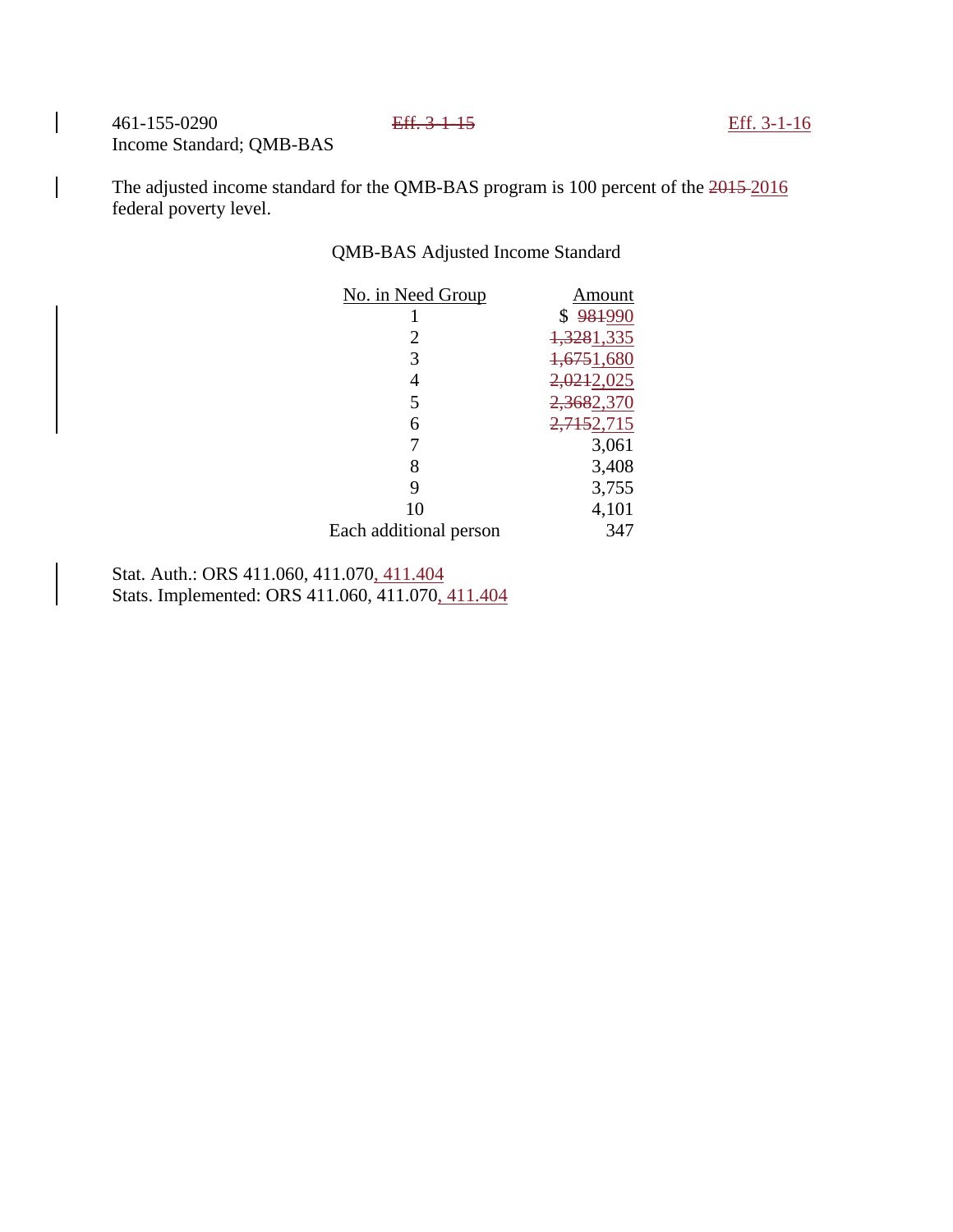461-155-0291 Eff. 3-1-15 Eff. 3-1-16 Income Standard; QMB-DW

The adjusted income standard for the QMB-DW program is 200 percent of the 2015-2016 federal poverty level (see OAR 461-155-0290).

# QMB-DW Adjusted Income Standard

| No. in Need Group      | Amount       |
|------------------------|--------------|
| 1                      | \$1,9621,980 |
| 2                      | 2,6552,670   |
| 3                      | 3,3493,360   |
| 4                      | 4,0424,050   |
| 5                      | 4,7354,740   |
| 6                      | 5,4295,430   |
| 7                      | 6,122        |
| 8                      | 6,815        |
| 9                      | 7,509        |
| 10                     | 8,202        |
| Each additional person | 694          |

Stat. Auth.: ORS 411.060, 411.070, 411.404 Stats. Implemented: ORS 411.060, 411.070, 411.404